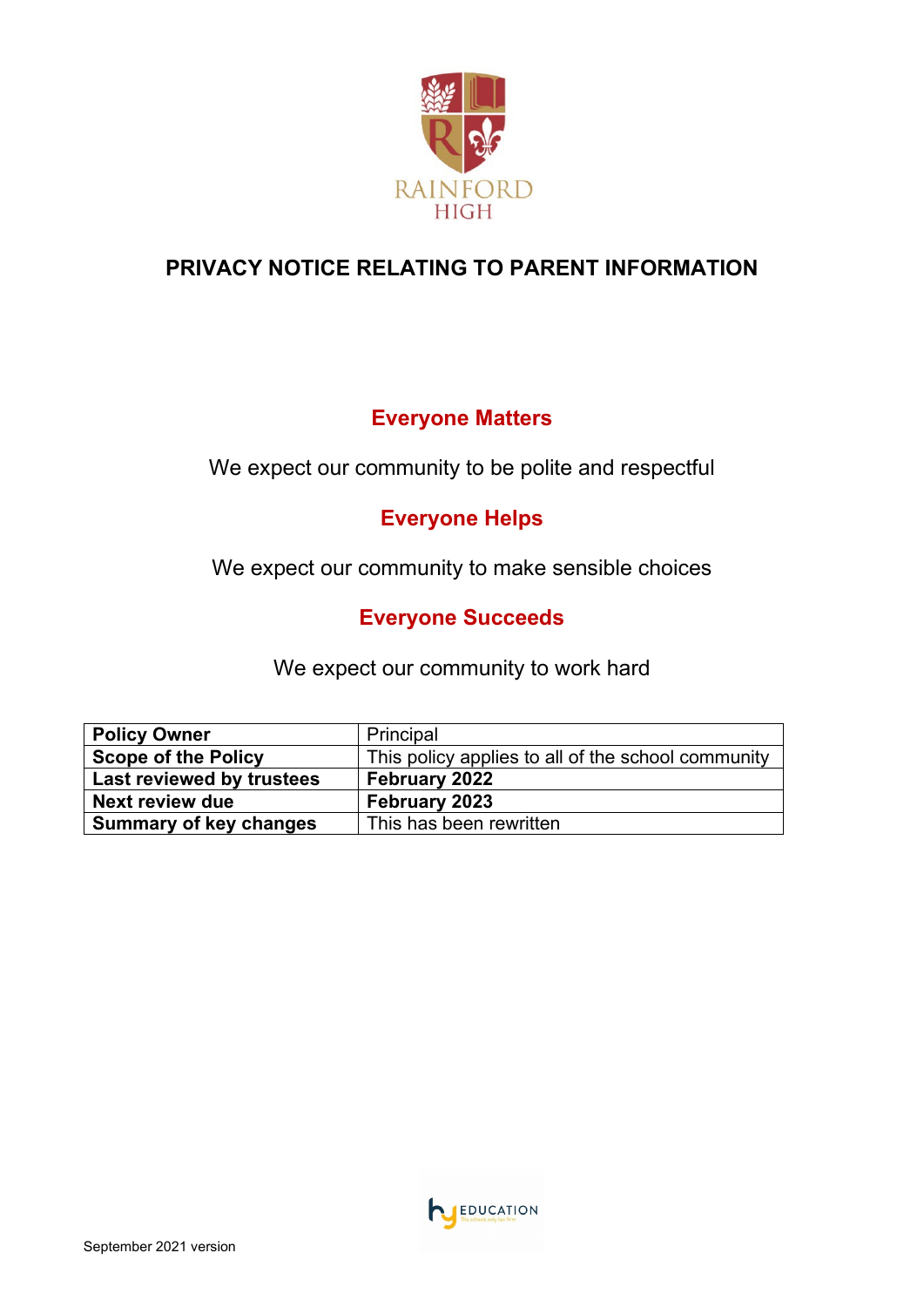## **PRIVACY NOTICE RELATING TO PARENT INFORMATION**

### **What is the purpose of this Notice?**

This is our school's Privacy Notice which is intended to provide you with information about how and why we process parent information. It is also intended to provide you with other information which is required under the UK General Data Protection Regulation (the retained EU law version of the General Data Protection Regulation (EU) 2016/679) (GDPR) and the Data Protection Act 2018 (DPA). The GDPR and DPA contain the key laws relating to data protection.

It is important to the school, and a legal requirement, that we are transparent about how we process parent information. As a school that processes parent information, we are known as a "data controller". This means that we collect and use personal information for specified purposes which this Privacy Notice has been designed to tell you about.

## **The Data Protection Officer**

The school has an appointed Data Protection Officer (DPO), HY Education, who can be contacted in writing at HY Education, 3 Reed House, Hunters Lane, Rochdale, OL16 1YL or by telephone on 0161 543 8884 or by email [\(DPO@wearehy.com\)](mailto:DPO@wearehy.com). The DPO is responsible for dealing with data protection issues within the school and you can contact the DPO should you wish to discuss any issues or concerns that you have about data protection.

## **What categories of parent information do we collect?**

The types of parent information that we collect include:

- Parent names
- Date of birth
- Unique National Insurance number
- Contact details
- CCTV images

We may also receive some information from our Local Authority, other schools and the DfE.

## **What is the purpose of us collecting and using parent information?**

The purposes for which the school collects personal information are as follows:-

- To communicate with parents/carers about their child
- Monitor and report on pupil process
- To provide appropriate pastoral care
- For health and safety purposes
- To address safeguarding concerns
- To receive government funding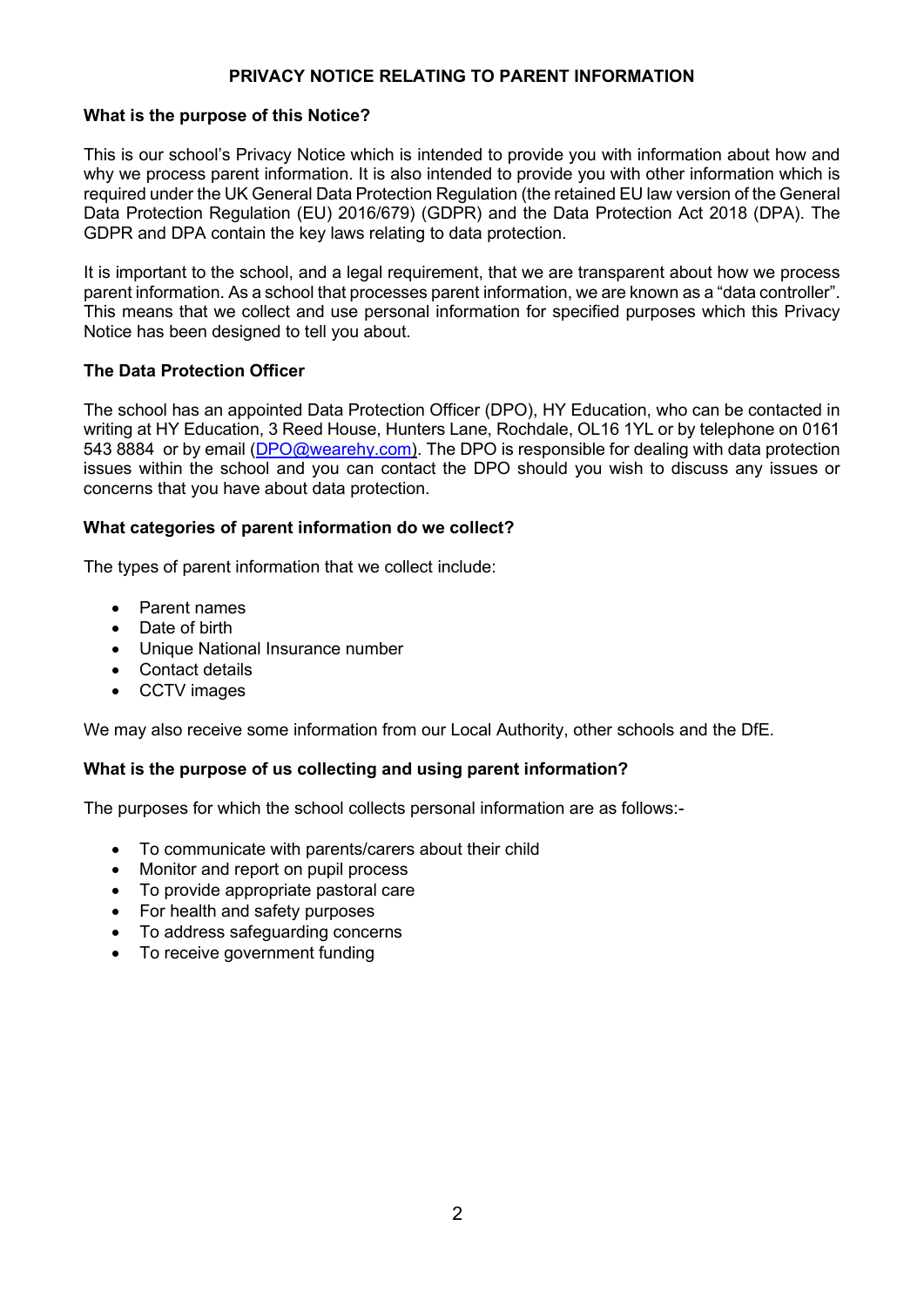## **Why is it lawful to collect this parent information?**

As a school, we are subject to a wide range of laws which we must comply with, including maintaining contact with individuals with parental responsibility for our pupils. To comply with these laws, we only process personal information as far as is necessary to meet those obligations. We also process some of the information described in this privacy notice to carry out public tasks vested in us to effectively manage the school.

Some types of personal information are regarded as more sensitive under the GDPR and referred to as being a 'special category' of personal information. We are unlikely to process this type of information in relation to parents.

## **Who will we share parent information with?**

Those who we may share parent information with include the following:-

- Our local authority
- The Department for Education (DfE)
- Other education providers
- Multi-agency partners
- Professional advisors
- Service providers who provide IT and communication tools

## **The Department for Education**

The Department for Education (DfE) collects personal data from educational settings and local authorities via various statutory collections. We are required to share information with the Department for Education (DfE) either directly or via our local authority for the purpose of those data collections, under:

Section 5 of The Education (Information About Individual Pupils) (England) Regulations 2013.

All data is transferred securely and held by DfE under a combination of software and hardware controls, which meet the current government security policy framework.

For more information, please see 'How Government uses your data' section.

## **Local Authorities**

We may be required to share information about parents with the local authority to ensure that they can conduct their statutory duties under the Schools Admission Code, including conducting Fair Access Panels.

## **How long will we hold parent information for?**

We will hold parent information for a period of time specified by law and as detailed within our retention policy. For more information, please contact the DPO.

## **Requesting access to your personal data**

Under data protection legislation, parents and pupils have the right to request access to information about them that we hold. To make a request for your personal information please contact the Headteacher.